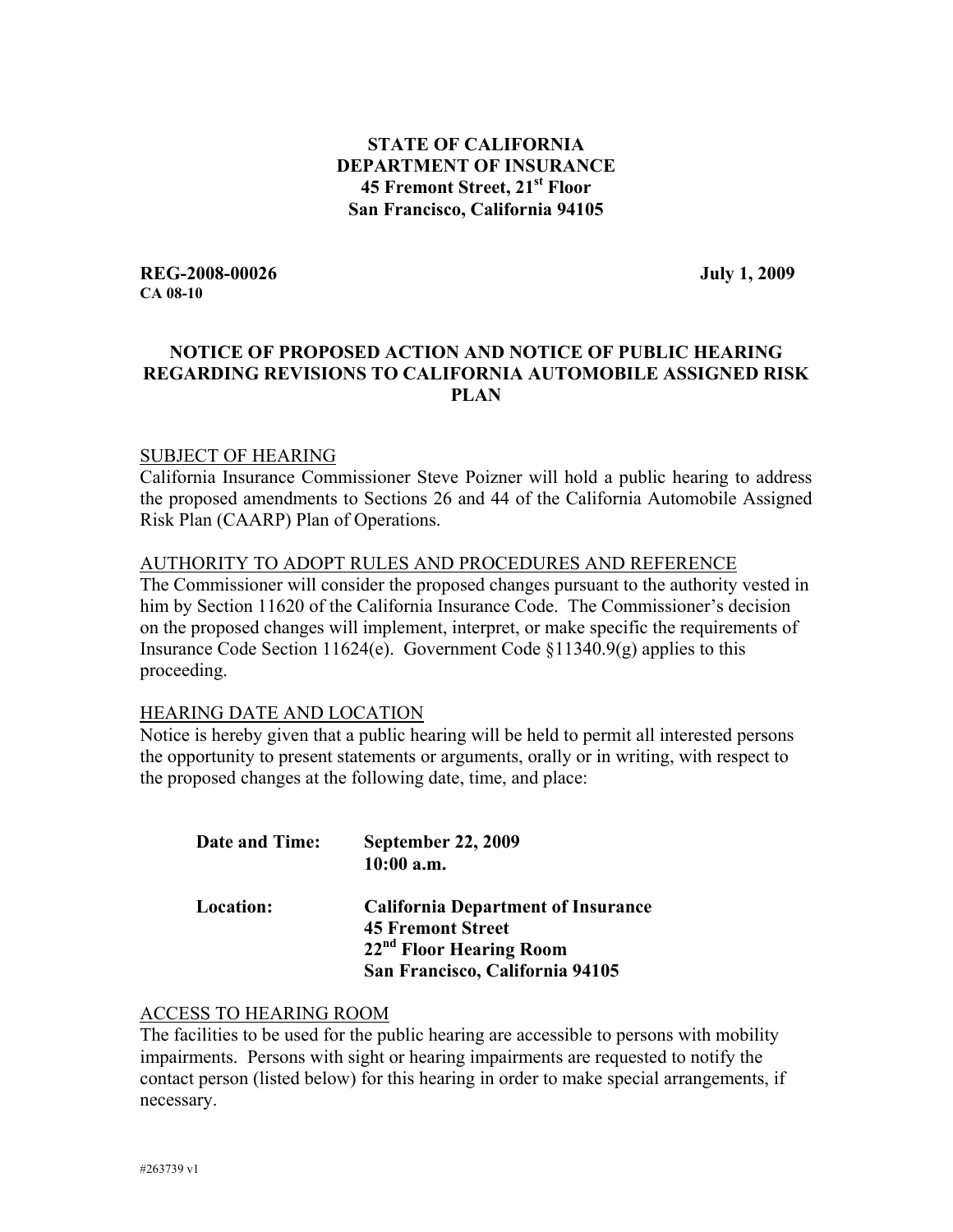#### WRITTEN AND/OR ORAL COMMENTS: AGENCY CONTACT PERSON

All persons are invited to submit written comments to the Insurance Commissioner on the proposal prior to the public comment deadline. Comments should be addressed to the contact person for this proceeding:

> Mike Riordan, Staff Counsel California Department of Insurance Rate Enforcement Bureau 45 Fremont Street, 21<sup>st</sup> Floor San Francisco, CA 94105 riordanm@insurance.ca.gov Telephone: (415) 538-4226 Facsimile: (415) 904-5490

The backup agency contact person for this proceeding will be:

 Bryant Henley, Senior Staff Counsel California Department of Insurance Rate Enforcement Bureau 45 Fremont Street, 21<sup>st</sup> Floor San Francisco, CA 94105 henleyb@insurance.ca.gov Telephone: (415) 538-4111 Facsimile: (415) 904-5490

All persons are invited to present oral and/or written testimony at the scheduled public hearing.

#### DEADLINE FOR WRITTEN COMMENTS

All written materials, unless submitted at the hearing, must be **received** by the Insurance Commissioner at the address listed above **no later than 5:00 p.m. on, September 22, 2009.** Any written materials received after that time will not be considered. Written comments may also be submitted to the contact person by e-mail or facsimile transmission. Please select only one method to submit written comments.

#### ADVOCACY OR WITNESS FEES

Persons or groups representing the interest of consumers may be entitled to reasonable advocacy fees, witness fees, and other reasonable expenses, in accordance with the provisions of California Code of Regulations, Title 10, Sections 2662.1-2662.6 in connection with their participation in this matter. Interested persons must submit a Petition to Participate, as specified in California Code of Regulations, Title 10, Section 2661.4. The Petition to Participate must be submitted to the Commissioner at the Office of the Public Advisor at the following address: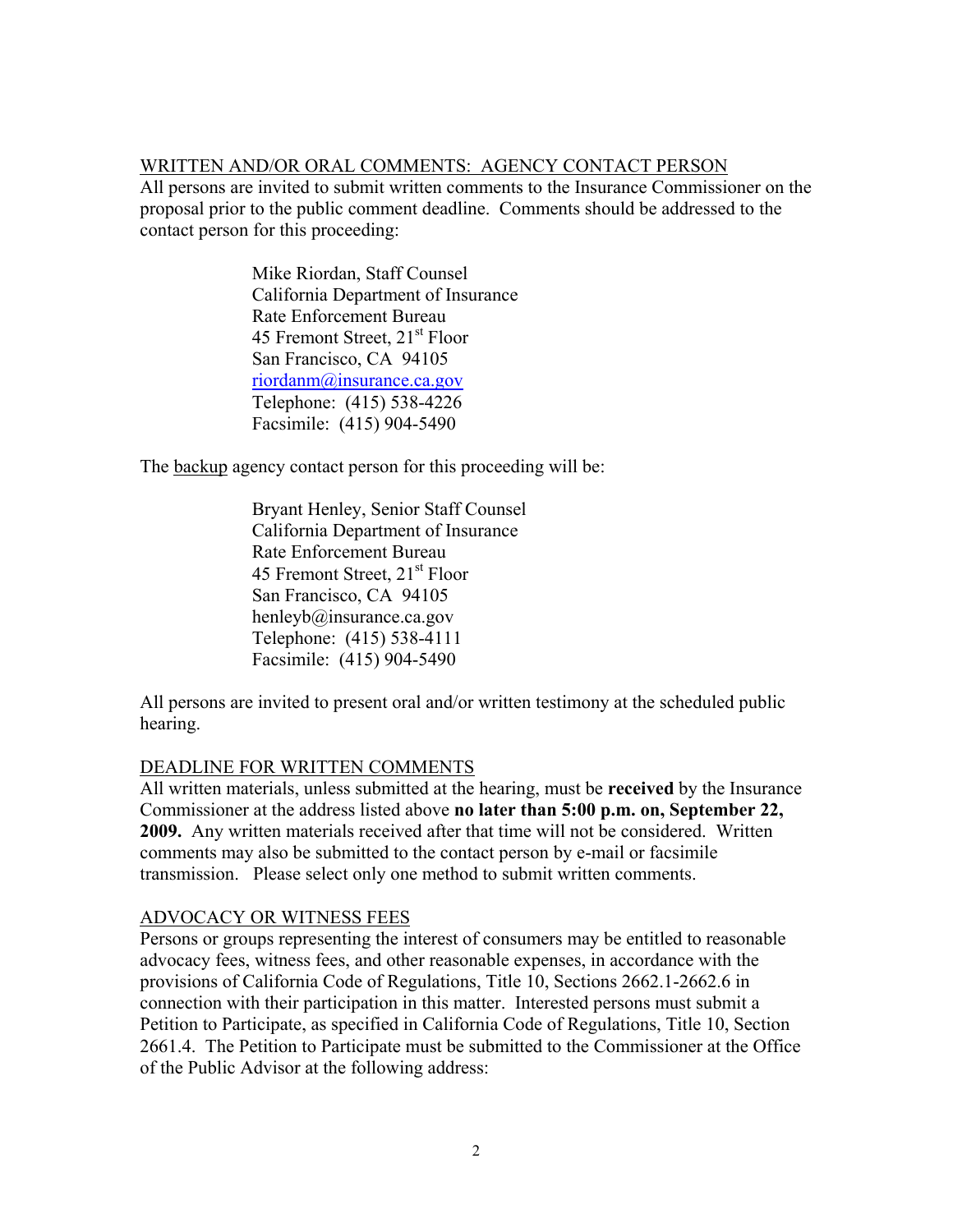California Department of Insurance Office of the Public Advisor 45 Fremont Street 21st Floor San Francisco, CA 94105 Telephone: (415) 538-4190

A copy of the Petition to Participate must also be submitted to the contact person for this hearing (listed above). For further information, please contact the Office of the Public Advisor.

#### INFORMATIVE DIGEST/POLICY STATEMENT OVERVIEW

In accordance with current CAARP rules, if the amount of the deposit premium check submitted with the applications does not cover the full amount of the outstanding balance due on a prior Plan policy, the application is ineligible for coverage. The current procedure requires that the assigned insurer of CAIP servicing carrier apply the deposit check to the outstanding earned premium and return the application to the Plan. The Plan returns the application to the producer and notifies the applicant that they are ineligible and no coverage is in effect.

Theoretically, insurer and servicing carrier return of the application to the Plan office enables the Plan to generate a letter returning the application to the producer with a copy to the applicant. The letter indicates the application returned is ineligible and no coverage is in effect. In addition, the risk assignment system is adjusted by the Plan to reflect the return of the applicant to the insurer or servicing carrier.

In practice, some insurers writing private passenger assignments are returning an ineligible application to the Plan while others are returning the application directly to the producer with a copy of the letter to the applicant and the Plan. In instances when the application is returned by the insurer or servicing carrier to the producer, notification of ineligibility and no coverage is timelier.

To ensure consistent insurer and CAIP servicing carrier handling of ineligible applications and to facilitate a quicker return of ineligible applications to the producer, the Plan is proposing to amend the Plan of Operations to require that the assigned insurer or servicing carrier return the application to the producer. The insurer or servicing carrier will provide written notification to the applicant and the Plan that the application has been returned as ineligible and that no coverage is in effect.

#### COMPARABLE FEDERAL LAW

There are no comparable existing federal regulations or statutes.

# LOCAL MANDATE DETERMINATION

The Insurance Commissioner has initially determined that the proposal will not result in any new program mandates on local agencies or school districts.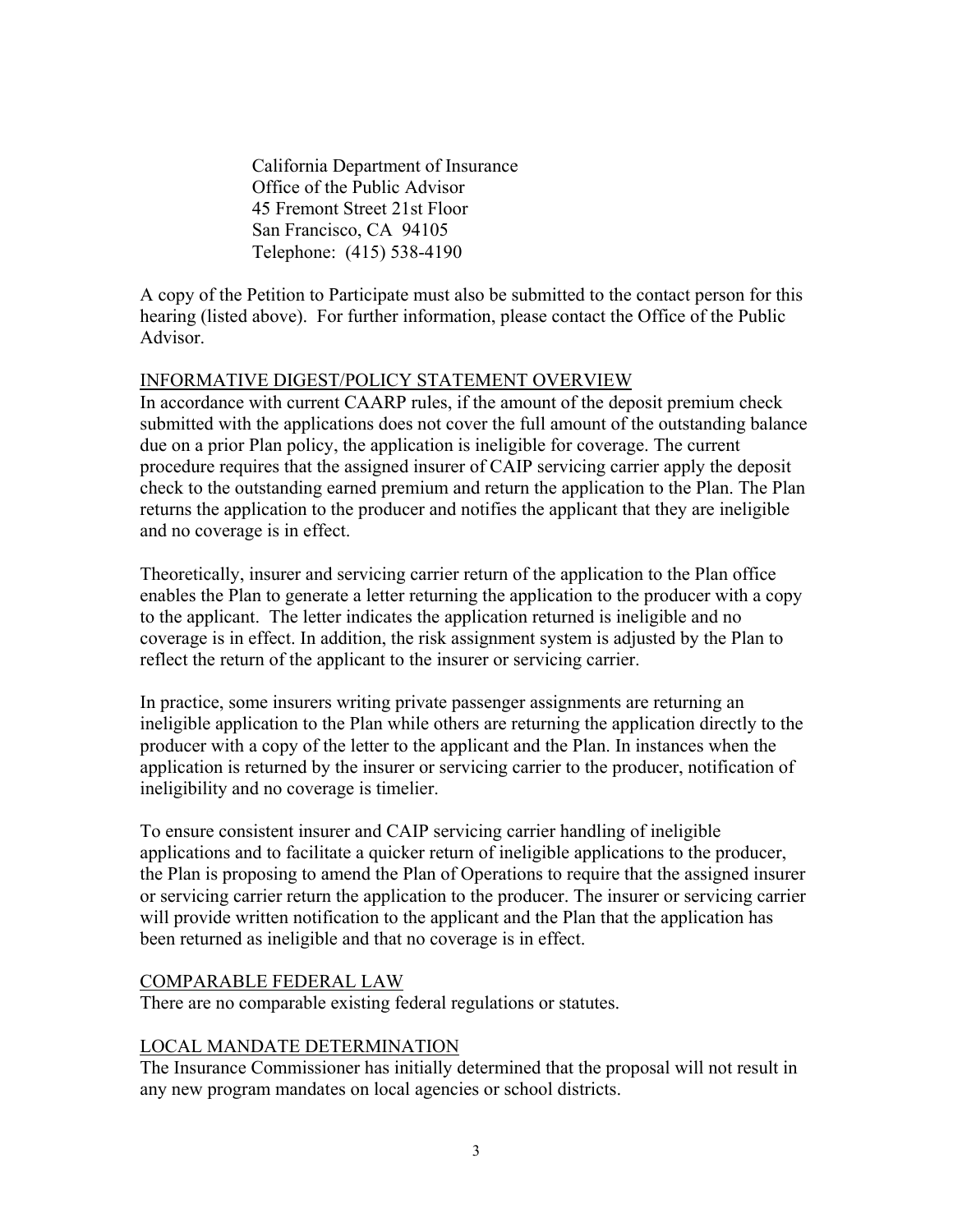# MANDATES ON LOCAL AGENCIES OR SCHOOL DISTRICTS OR COSTS WHICH MUST BE REIMBURSED PURSUANT TO GOVERNMENT CODE SECTIONS 17500 THROUGH 17630

The Insurance Commissioner has initially determined that the proposal will not result in any cost or significant savings to any local agency or school district for which Part 7 (commencing with Section 17500) of Division 4 of the Government Code would require reimbursement, or in other nondiscretionary costs or savings to local agencies.

#### COST OR SAVINGS TO ANY STATE AGENCY; FEDERAL FUNDING

The Commissioner has determined that the proposed regulation will result in no cost or savings to any state agency and no cost or savings in federal funding to the state.

# SIGNIFICANT STATEWIDE ADVERSE ECONOMIC IMPACT ON BUSINESSES AND THE ABILITY OF CALIFORNIA BUSINESSES TO COMPETE

The Commissioner has initially determined that the proposal will not have a significant statewide adverse economic impact directly affecting businesses, including the ability of California businesses to compete with businesses in other states. This proposal will have no effect on the creation or elimination of jobs in California, the creation of new businesses, the elimination of existing businesses in California, or the expansion of businesses in California.

# COST IMPACT ON PRIVATE PERSONS OR ENTITIES

The agency is not aware of any cost impacts that a representative private person or business would necessarily incur in reasonable compliance with the proposed action.

# IMPACT ON HOUSING COSTS

The Insurance Commissioner has initially determined that the proposal will not affect housing costs.

# IMPACT ON SMALL BUSINESS

The matter proposed herein will affect insurance companies and therefore will not affect small business (Gov. Code Section 11342.610 (b)(2)).

#### SPECIFIC TECHNOLOGIES OR EQUIPMENT

The proposal would not mandate the use of specific technologies or equipment.

# ALTERNATIVES

The Insurance Commissioner must determine that no reasonable alternative considered by the agency, or that has otherwise been identified and brought to the attention of the agency, would be more effective in carrying out the purpose for which the action is proposed or would be as effective and less burdensome to affected private persons than the proposed action.

#### PLAIN ENGLISH

The proposed changes describing CAARP's proposals are in plain English.